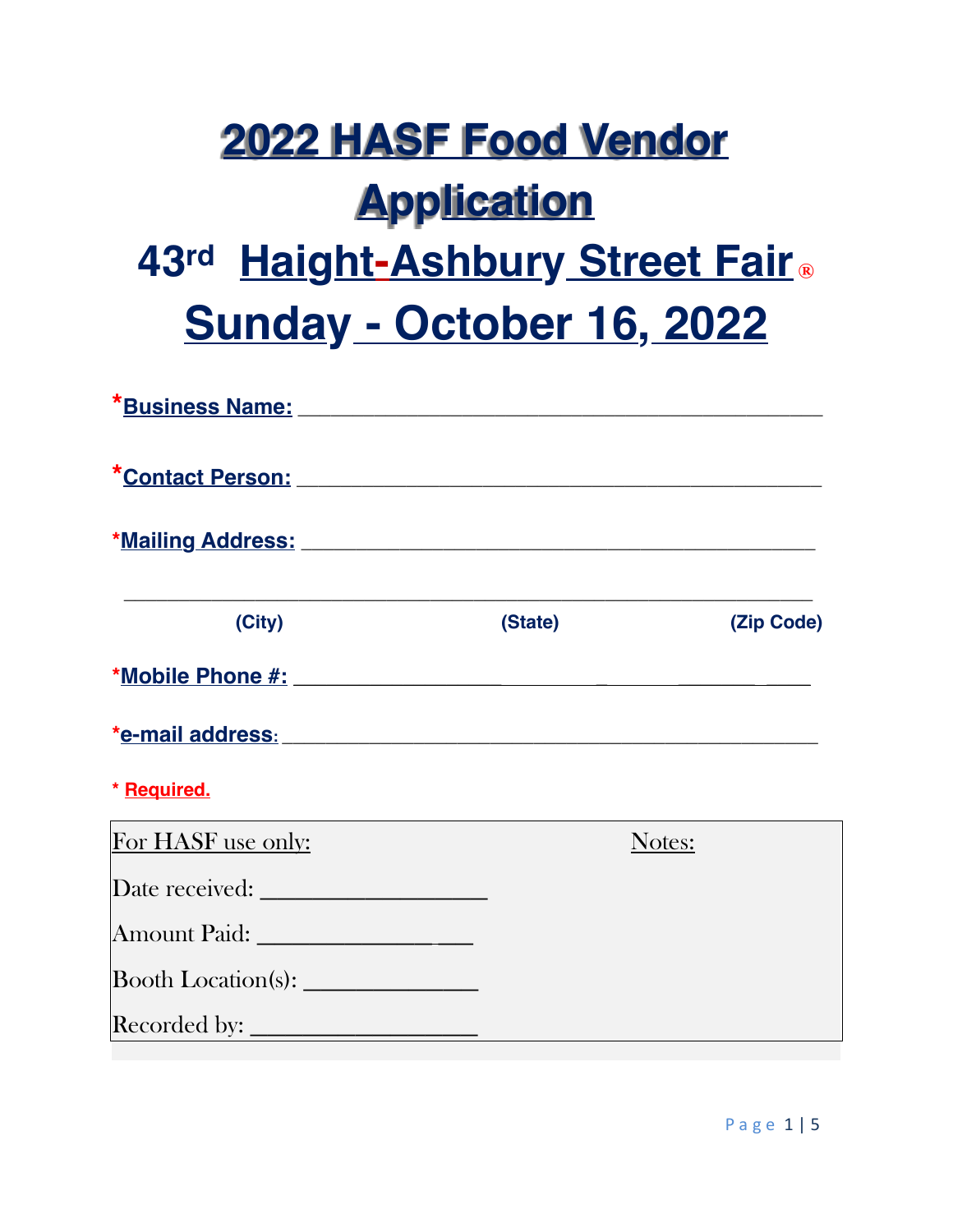#### **FOOD BOOTH VENDORS:**

**Food Booth fees:**

**O Non-Grill Cooking Booths (no open-air flame or BBQ style cooking): \$850.00 for a 10'x20' space + \$100.00 Maintenance Fee per booth location.**

**O Grill Cooking Booths (Open air grills & BBQ style Vendors) - \$1,400.00 for a 10'x30' Space + \$200.00 Maintenance Fee per booth location.** 

**\_\_\_\_\_\_\_\_\_\_\_\_\_\_\_\_\_\_\_\_\_\_\_\_\_\_\_\_\_\_\_\_\_\_\_\_\_\_\_\_\_\_\_\_\_\_\_\_\_\_\_\_\_\_\_\_\_\_\_\_\_\_\_\_\_\_\_\_\_\_**

**Description of Food to be sold:** 

| No. of Booth spaces being requested: _<br>*Will you be using a tank of propane? | O Yes    | O No           |
|---------------------------------------------------------------------------------|----------|----------------|
| *Will you be using a generator?                                                 | Yes<br>O | <b>No</b><br>O |

#### **FOOD VENDORING GUIDELINES:**

**- Food Booths are defined as any booth space(s) used for selling food items for public consumption. All Food Vendors must comply with San Francisco Public Health Dept. (DPH) and San Francisco Fire Dept. (SFFD) regulations & are subject to inspections on the day of the street fair prior to commencing business. Failure to comply with all regulations will result in cessation of operation & subject to removal from the street fair.** 

**- HASF will secure the required permits from DPH & SFFD for all Food Vendors. City Agency application forms and regulation guidelines will be mailed to each vendor once the Food Vendor's Application is approved by HASF. The completed City Agency applications must be return to HASF in a timely manner. Failure to submit the city agency forms to HASF will result in the cancellation of the application.**

**- All Food Vendors selling bottled water must comply with the S.F. ORDINANCE 28-14, which bans the sale or distribution of drinking water in plastic bottles of 21 ounces or less. Failure to comply with this ordinance may affect future participation in HASF activities.** 

**- All Food Vendors are responsible for removing all non-recyclable items & equipment by 5:30 pm or at the request of HASF or a City agency.** 

**- Food Vendors must accommodate all cooking, storage space & equipment (i.e., propane tanks, ice boxes, generators, supplies, etc.) within the allocated area assigned to each vendor. Sidewalk areas behind booth spaces are not to be used**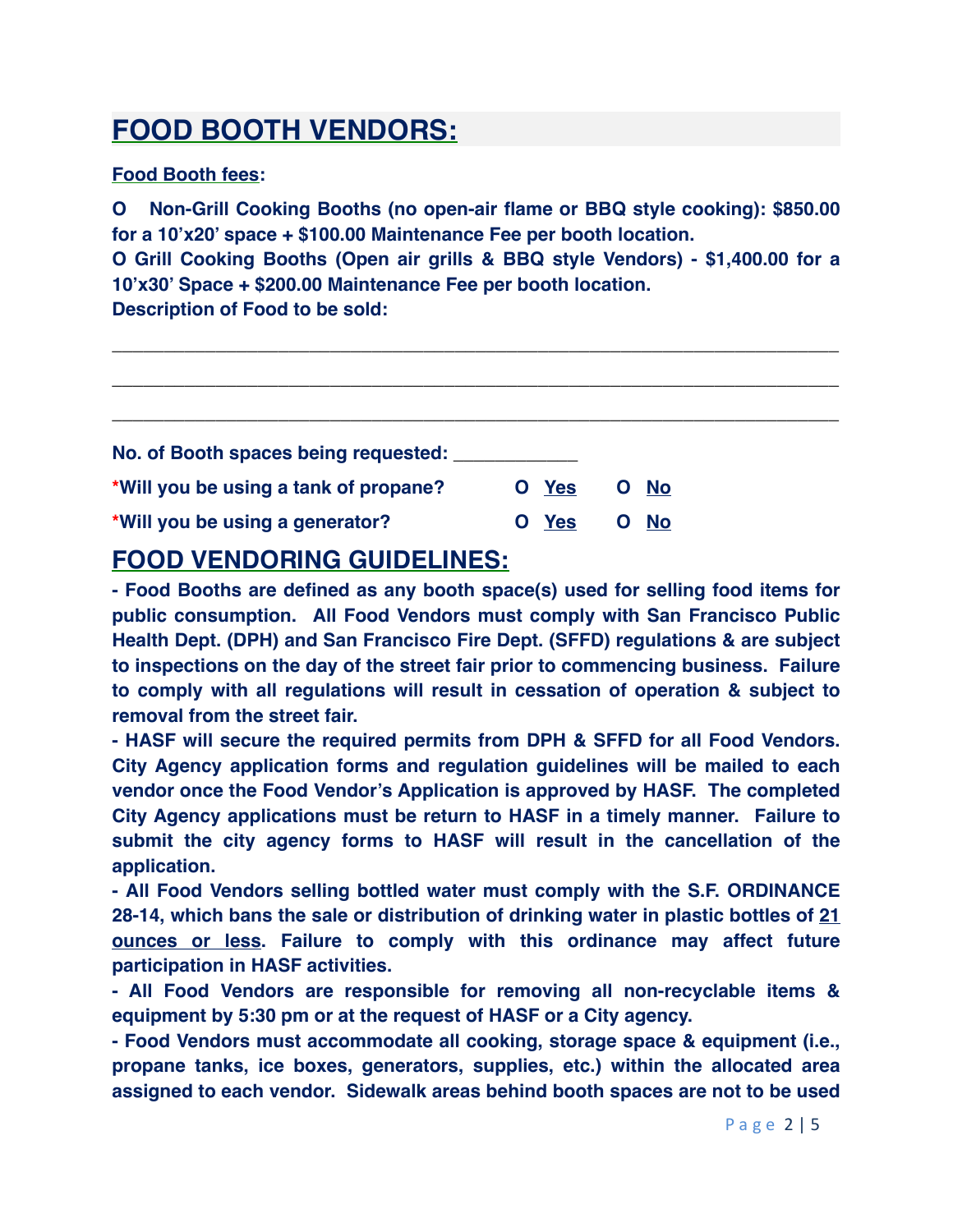**for cooking, storage or sales & must always be clutter free. If additional space is required, accommodations will be made for an additional fee.**

**- Generator requests are subject to review & approval by HASF & SFFD.**

**- To ensure public safety, SFFD requires a physical barrier (tape or rope is not acceptable) around the food booth area to prevent public access.** 

**- Food Vendors MUST not exceed the designated booth space assignments. Cooking activities must not impede pedestrian traffic or Emergency Access Lanes (EAL). Failure to abide will result in citations & banishment from future HASF activities.**

**- Food Booths & permits are NOT transferable under any circumstances. HASF will not accept any unauthorized substitute vendor to operate at the event.** 

**- Cancellation of a Food Booth Application must occur prior to the Application Deadline (October 5, 2022) for a full refund. There will be no refund of fees once HASF submits its permit applications to DPH & SFFD.** 

### **2022 HASF Closure Policy**

**\_\_\_\_\_\_\_\_\_\_\_\_\_\_\_\_\_\_\_\_\_\_\_\_\_\_\_\_\_\_\_\_\_\_\_\_\_\_\_\_\_\_\_\_\_\_\_\_\_\_\_\_\_\_\_\_\_\_\_\_\_\_\_\_\_\_\_\_\_\_**

**I acknowledge & will abide to the 2022 HASF Closure Policy timeline:**

**4:45 pm: On-site Cooking Food Vendors must cease cooking hot food items & begin cooling off equipment for immediate removal from Haight Street by 5:30 pm. Vending of pre-cooked food items may continue until 5:15 pm.**

**5:15 pm –Food Vendors cease sales & prepare to vacate Haight Street by 5:30 pm.**

**5:30 pm – All Food Vendors begin vacating Haight Street.**

**Failure to abide with policy may result in citations by City agencies & exclusion from future HASF activities.**

 **I have read the Closure Policy requirements & will comply.**

**X \_\_\_\_\_\_\_\_\_\_\_\_\_\_\_\_\_\_\_\_\_\_\_\_\_\_\_\_\_\_\_\_\_\_\_\_\_\_\_\_\_\_\_\_\_\_\_\_\_\_\_\_\_\_\_\_\_\_**

**\* (Signature required for approval)**

**- Completed Food Vendor's Application & payment for all fees must be submitted prior to review & approval by HASF.** 

**- HASF Food Booth permits are issued only to registered food vendors & are nontransferable. Unauthorized substitute or undeclared food vendors will not be**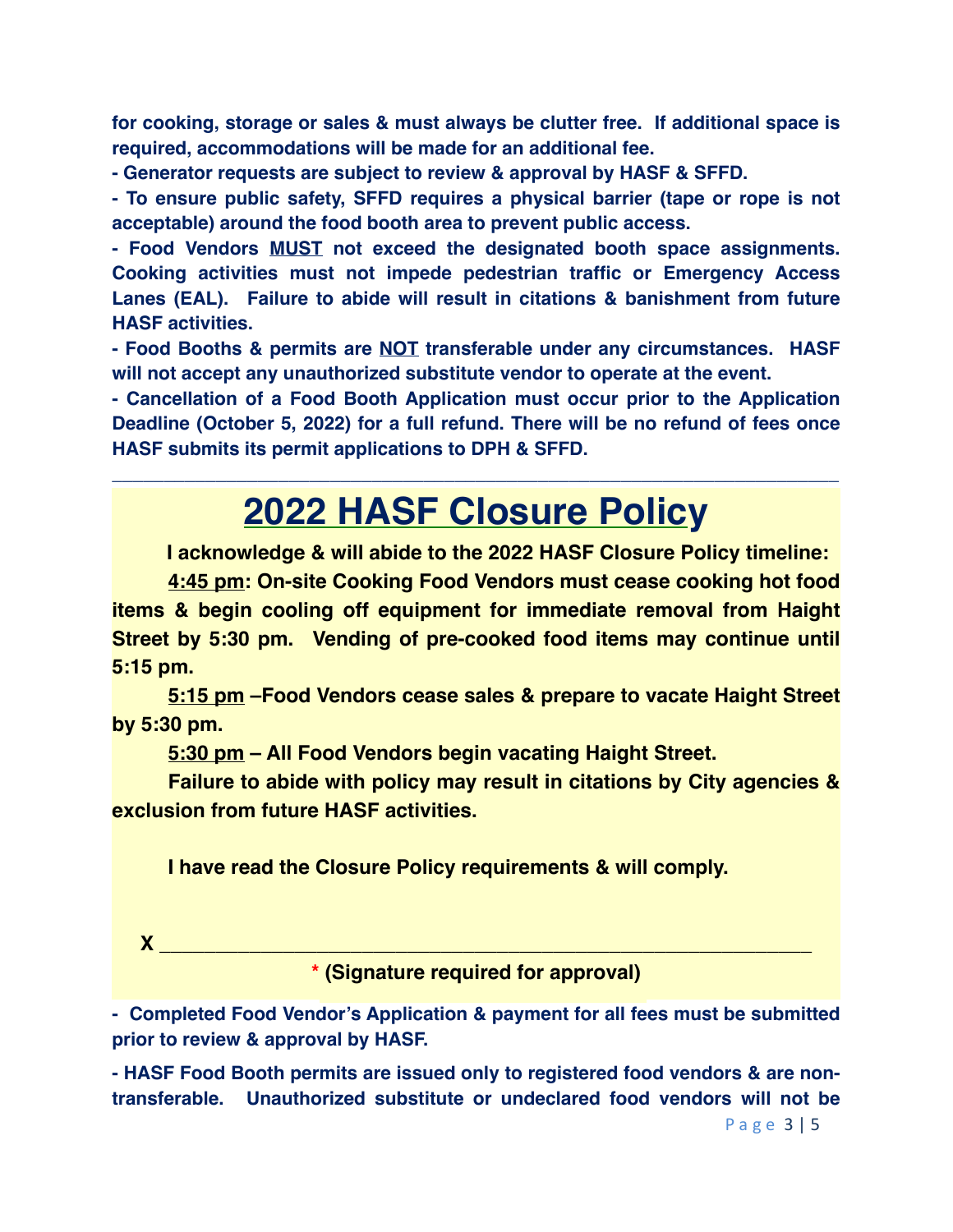**allowed to participate. HASF cannot be held accountable for closing any unauthorized food vendor.** 

**\* Required.**

**- Vendors are responsible for providing all the materials & equipment (i.e., tables, chairs, canopies, power, etc.) necessary to conduct its business. HASF will not provide any materials or equipment.**

**- Load-In & Set-up time on October 16, 2022, is from 7:00 am to 9:30 am. HASF will provide Block Monitors to facilitate this activity.** 

**- The street fair begins at 11:00 am & ends promptly at 5:30 pm. All food vendors must be prepared to vacate Haight Street at 5:30 pm. (See 2022 HASF Closing Policy - Page 3.)**

**- HASF will begin its clean-up plans immediately at 5:30 pm. We appreciate your cooperation in enabling HASF to return Haight Street back to the community in a timely manner.** 

**- HASF reserves the right to refuse a food vendor's participation if a vendor conducts or condones activities deemed detrimental to the success of the Fair or is in violation of any City ordinances or regulations.**

**- All returned checks will be subject to full reimbursement including all Bank service fees incurred by HASF.** 

**- Booth location & Load-In/Out Pass notifications will be sent to all registered Food Vendors beginning October 5, 2022.** 

#### **MAKE PAYMENT TO:**

# **Haight-Ashbury Street Fair**

®

### **P.O. Box 170578 San Francisco, CA 94117**